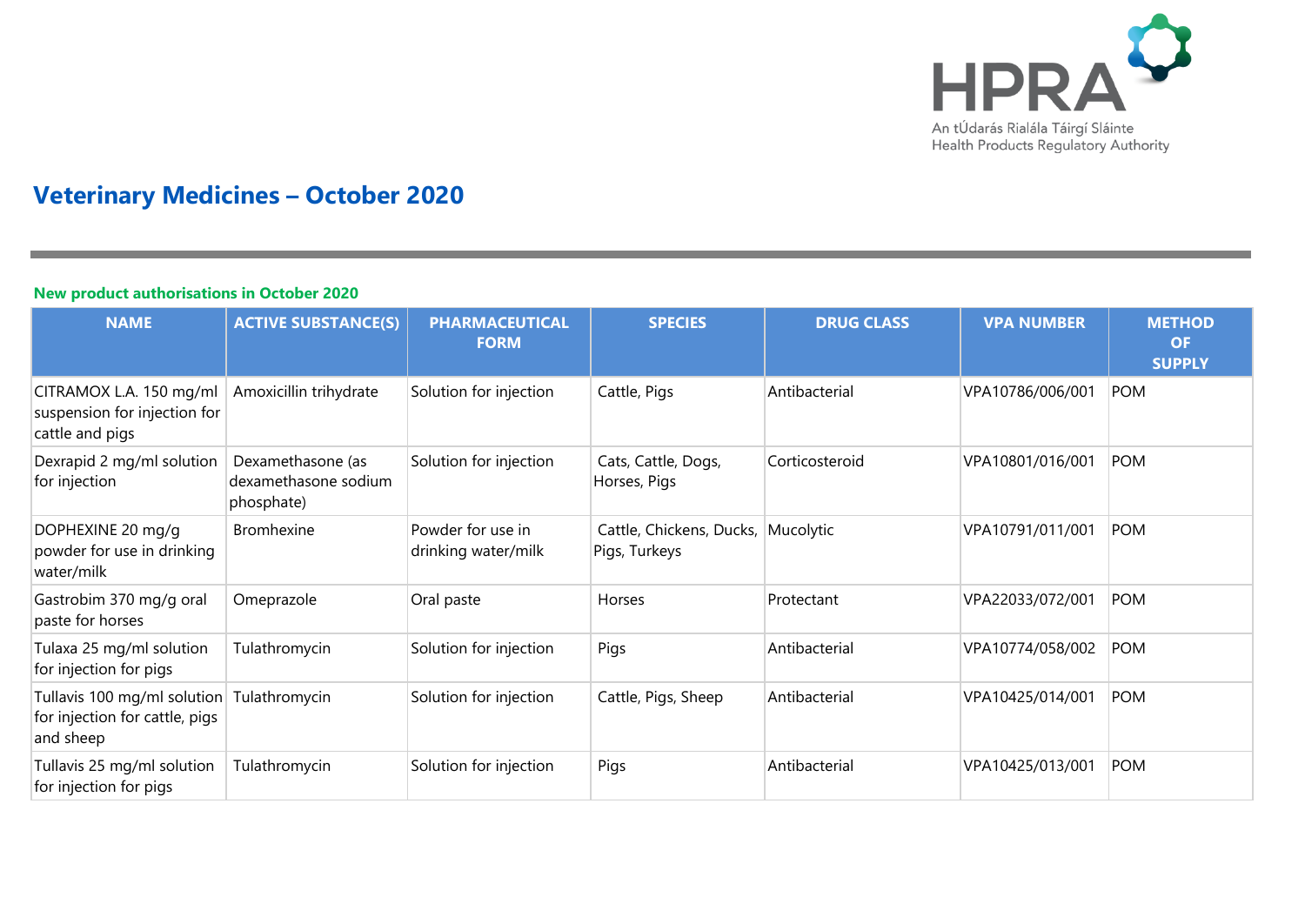

## **Products transferred in October 2020**

| <b>Product Name</b> | <b>New VPA Number</b> | <b>New MAH</b> |
|---------------------|-----------------------|----------------|
| Advantage           | VPA22020/052/002      | Elanco GmbH    |
| Advantage           | VPA22020/046/001      | Elanco GmbH    |
| Advantage           | VPA22020/052/001      | Elanco GmbH    |
| Advantage           | VPA22020/045/001      | Elanco GmbH    |
| Advantage           | VPA22020/045/002      | Elanco GmbH    |
| Advantage           | VPA22020/046/002      | Elanco GmbH    |
| Advantage           | VPA22020/046/003      | Elanco GmbH    |
| Advantage           | VPA22020/047/001      | Elanco GmbH    |
| Advantix            | VPA22020/048/005      | Elanco GmbH    |
| Advantix            | VPA22020/048/003      | Elanco GmbH    |
| Advantix            | VPA22020/048/001      | Elanco GmbH    |
| Advantix            | VPA22020/048/002      | Elanco GmbH    |
| Advantix            | VPA22020/048/004      | Elanco GmbH    |
| Baycox              | VPA22020/050/001      | Elanco GmbH    |
| Baycox              | VPA22020/054/001      | Elanco GmbH    |
| Baycox              | VPA22020/059/001      | Elanco GmbH    |
| <b>Baycox Bovis</b> | VPA22020/042/001      | Elanco GmbH    |
| Baycox Multi        | VPA22020/055/001      | Elanco GmbH    |
| Bayer               | VPA10521/013/002      | Vetoquinol SA  |
| Bayer               | VPA10521/013/001      | Vetoquinol SA  |
| Bayticol            | VPA22020/060/001      | Elanco GmbH    |
| Baytril             | VPA22020/044/001      | Elanco GmbH    |
| Baytril             | VPA22020/062/001      | Elanco GmbH    |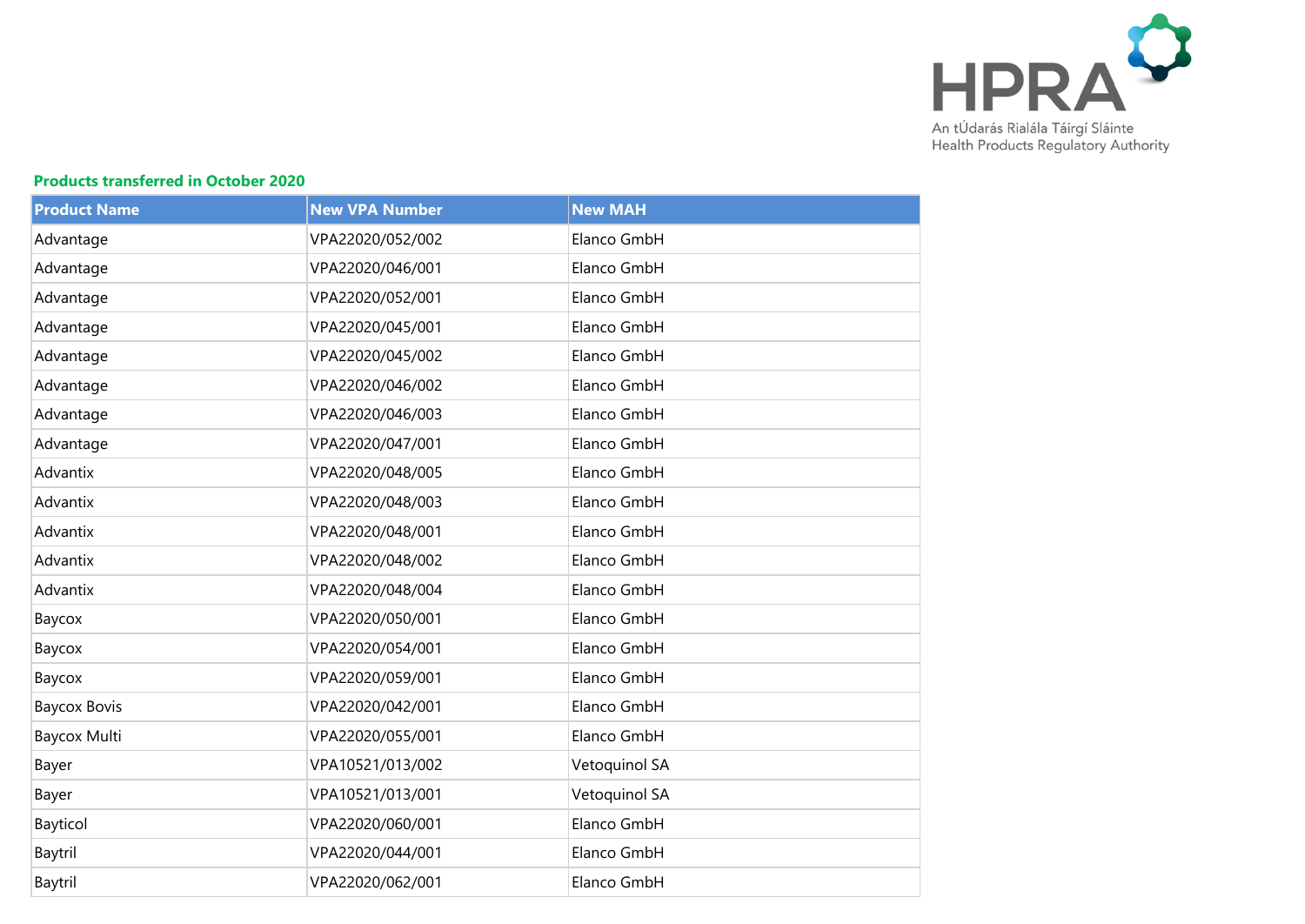

| Baytril                            | VPA22020/043/001 | Elanco GmbH              |
|------------------------------------|------------------|--------------------------|
| Baytril                            | VPA22020/065/001 | Elanco GmbH              |
| Baytril                            | VPA22020/065/003 | Elanco GmbH              |
| Baytril                            | VPA22020/064/001 | Elanco GmbH              |
| Baytril                            | VPA22020/065/002 | Elanco GmbH              |
| Baytril                            | VPA22020/061/001 | Elanco GmbH              |
| Baytril 10% Oral Solution          | VPA22020/063/001 | Elanco GmbH              |
| <b>Baytril Max</b>                 | VPA22020/053/001 | Elanco GmbH              |
| Bayvarol                           | VPA22020/066/001 | Elanco GmbH              |
| Big Cat Wormer Film-Coated Tablets | VPA10521/010/001 | Vetoquinol SA            |
| <b>Bovilis</b>                     | VPA10996/284/001 | Intervet Ireland Limited |
| <b>ByeMite</b>                     | VPA22020/049/001 | Elanco GmbH              |
| Droncit                            | VPA10521/005/001 | Vetoquinol SA            |
| Drontal                            | VPA10521/009/001 | Vetoquinol SA            |
| Drontal                            | VPA10521/012/002 | Vetoquinol SA            |
| Drontal                            | VPA10521/015/001 | Vetoquinol SA            |
| Drontal                            | VPA10521/011/001 | Vetoquinol SA            |
| Drontal                            | VPA10521/014/001 | Vetoquinol SA            |
| Drontal                            | VPA10521/007/001 | Vetoquinol SA            |
| Drontal                            | VPA10521/006/002 | Vetoquinol SA            |
| Drontal                            | VPA10521/008/001 | Vetoquinol SA            |
| Drontal                            | VPA10521/012/001 | Vetoquinol SA            |
| Drontal                            | VPA10521/006/001 | Vetoquinol SA            |
| Drontal                            | VPA10521/006/003 | Vetoquinol SA            |
| Drontal Cat XL Film-coated Tablets | VPA10521/007/002 | Vetoquinol SA            |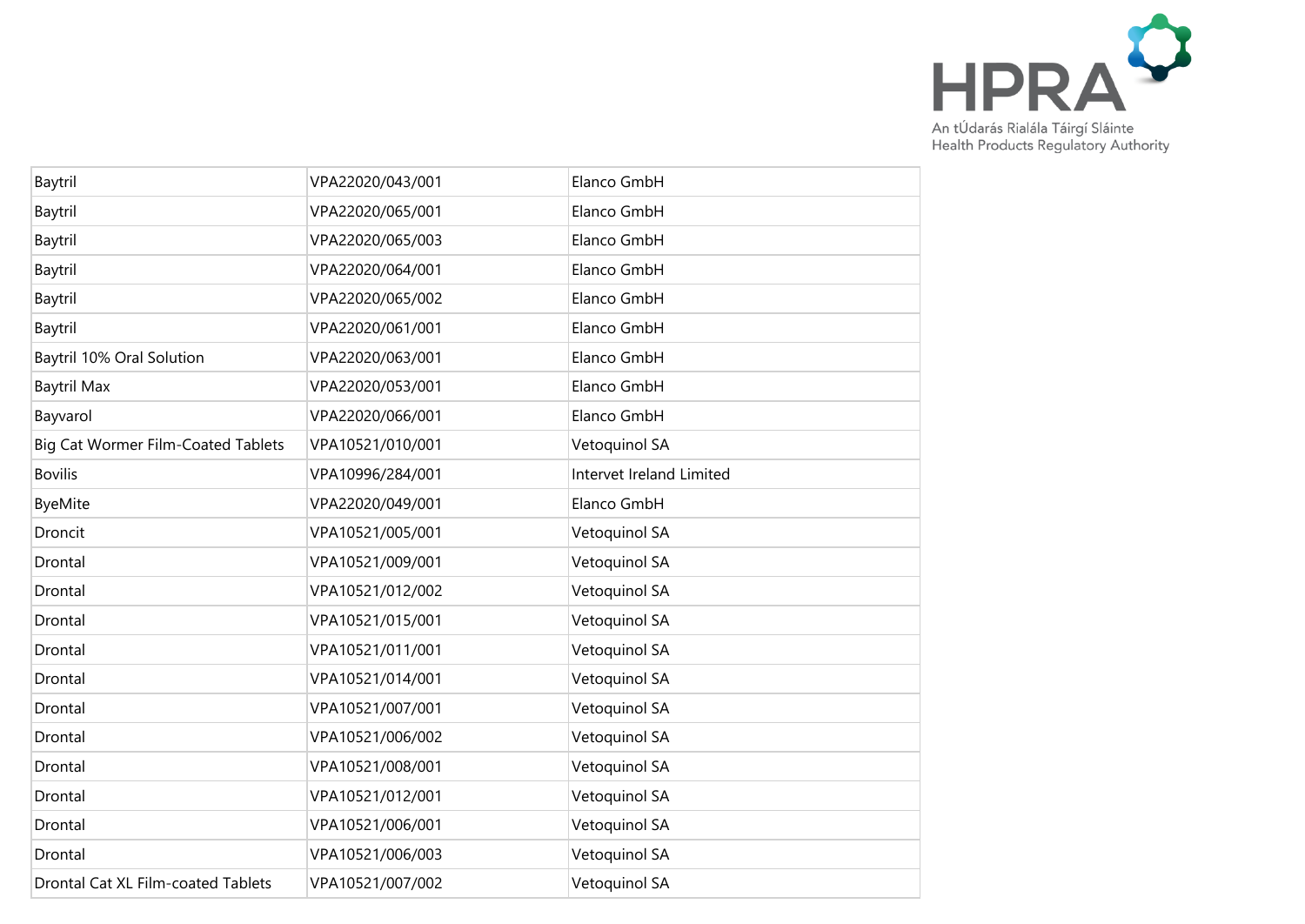

| <b>Drontal Tasty</b> | VPA10521/014/002 | Vetoquinol SA |
|----------------------|------------------|---------------|
| <b>Drontal Tasty</b> | VPA10521/015/002 | Vetoquinol SA |
| Oxtra DD             | VPA10836/010/001 | FATRO S.p.A.  |
| PolyVar              | VPA22020/058/001 | Elanco GmbH   |
| Prinovox             | VPA22020/057/002 | Elanco GmbH   |
| Prinovox             | VPA22020/057/004 | Elanco GmbH   |
| Prinovox             | VPA22020/057/001 | Elanco GmbH   |
| Prinovox             | VPA22020/056/001 | Elanco GmbH   |
| Prinovox             | VPA22020/057/003 | Elanco GmbH   |
| Prinovox             | VPA22020/056/002 | Elanco GmbH   |
| Seresto              | VPA22020/051/002 | Elanco GmbH   |
| Seresto              | VPA22020/051/001 | Elanco GmbH   |
| Seresto              | VPA22020/051/003 | Elanco GmbH   |

## **Specific product updates (for animal record keeping purposes)**

#### **Products withdrawn in October 2020**

| <b>Product Name</b> | <b>VPA Number</b> | <b>MAH</b>                                 |
|---------------------|-------------------|--------------------------------------------|
| Canihelmin plus     | VPA10405/001/001  | <b>GENERA Inc</b>                          |
| Combivit            | VPA22664/035/001  | Norbrook Laboratories (Ireland)<br>Limited |
| Duphafral           | VPA10387/022/001  | Zoetis Belgium S.A.                        |
| Intravit            | VPA10999/051/001  | Norbrook Laboratories Limited              |
| Multivitamin        | VPA22664/033/001  | Norbrook Laboratories (Ireland)<br>Limited |
| <b>ROMIDYS</b>      | VPA10988/067/001  | Virbac S.A.                                |